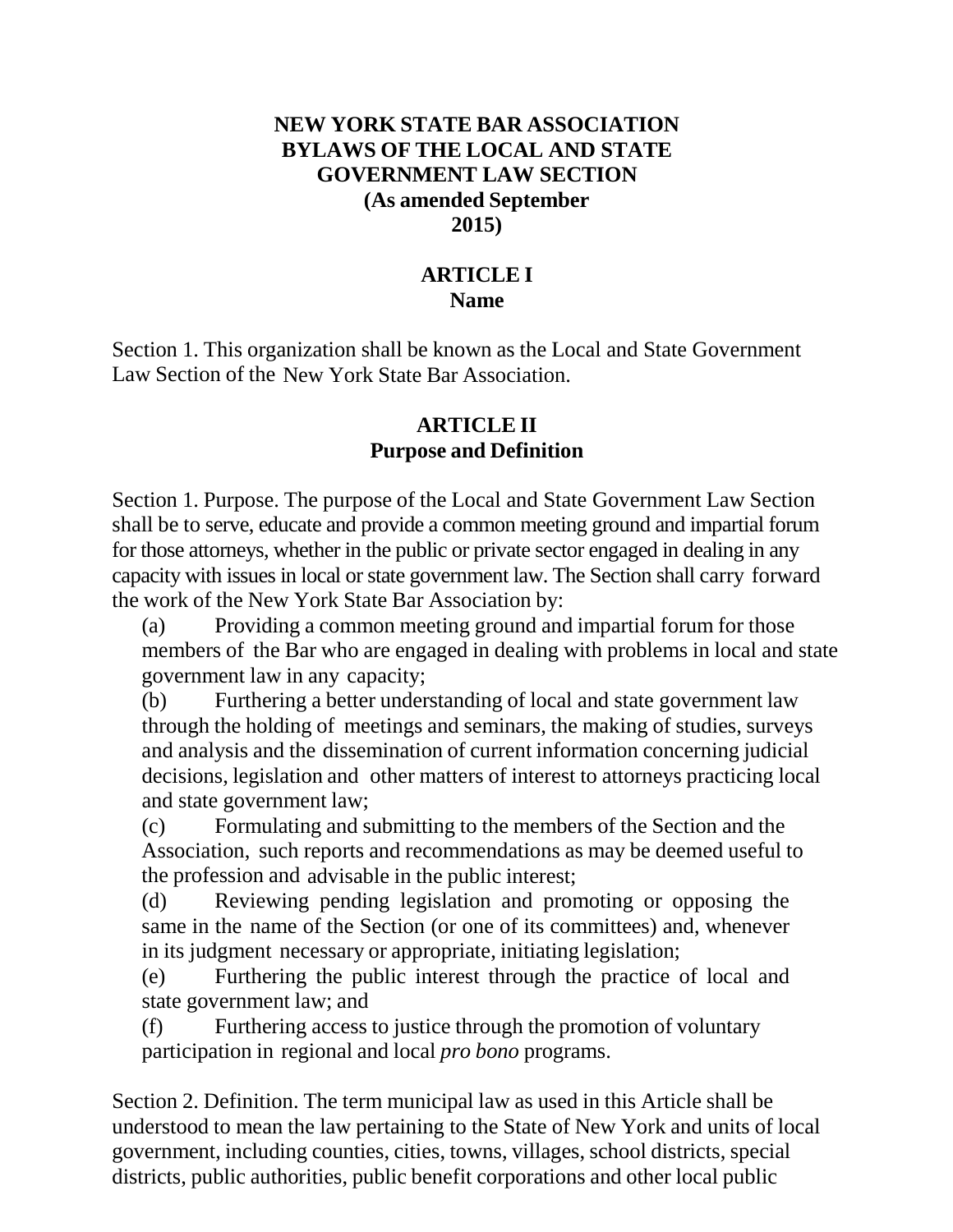bodies within the State, whether general purpose or special purpose in character. It also shall include Federal laws insofar as Federal laws affect State or local government action.

## **ARTICLE III Membership**

Section 1. Any member of the New York State Bar Association shall be eligible for membership in this Section, and shall be enrolled in the Section upon application and payment of such annual dues as shall be determined by the Executive Committee of the Section.

# **ARTICLE IV**

## **Officers**

Section 1. The officers of this Section shall be a Chair, First Vice-Chair, Second Vice-Chair, Secretary and a Delegate to the House of Delegates. These officers shall be elected at the Annual Meeting of the Section and shall hold office for two years or until their successors are elected.

Section 2. At least sixty days prior to each Annual Meeting of the Section, the Chair shall appoint a Nominating Committee of four members of the Section, no two of any such appointees to said committee to be from the same local and state government subdivision or state department or agency..

Section 3. All officers, as well as all members of the Executive Committee, will hold office for term beginning June 1. However, any officer or member of the Executive Committee who is absent from two meetings of the Executive Committee in any year of their term without excuse deemed adequate in the opinion of the Executive Committee, shall be removed from such office or membership by the Executive Committee and such office or membership shall be deemed vacant and filled by the Executive Committee at its next meeting in accordance with Article V.

Section 4. The officers shall have the ability to take action on behalf of the Executive Committee in between regularly scheduled Executive Committee meetings.

# **ARTICLE V Chair**

The Chair shall preside over all meetings of this Section and of the Executive Committee and shall be an ex-officio member of all Standing and Special **Committees**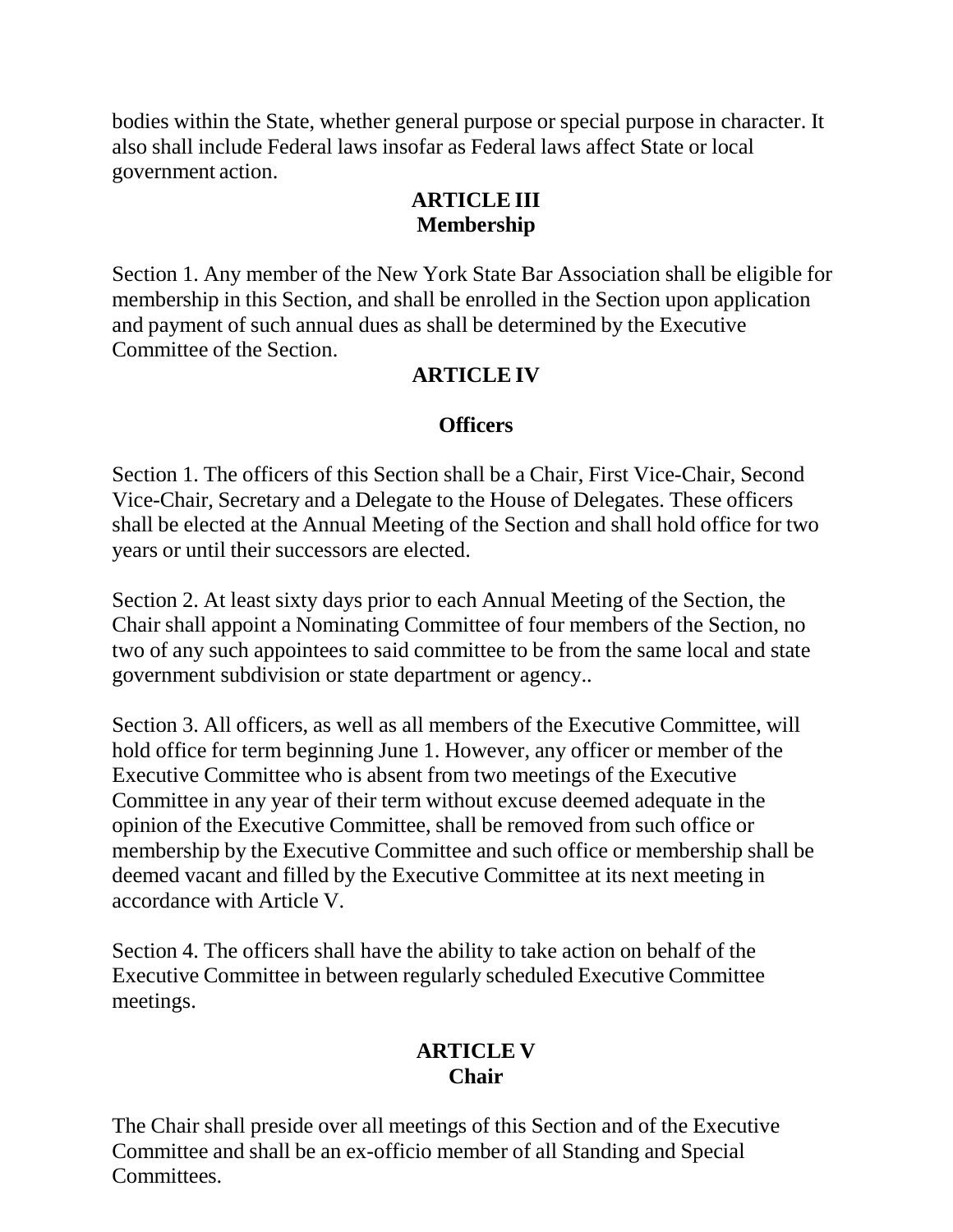### **Vice-Chairs**

The First Vice-Chair in the absence of the Chair shall preside at all meetings of the Section and of the Executive Committee. The First Vice-Chair shall also serve as the Fiscal Officer of the Section and shall perform such other duties as assigned by the Chair. The Second Vice-Chair shall perform such duties as usually pertain to that office or may be assigned by the Chair.

#### **Secretary**

The Secretary shall keep a record of the proceedings of all meetings of the Section and of the meetings of the Executive Committee and of all other matters of which a record shall be ordered by the Association. The Secretary shall notify the officers and all members of committees of their election or appointment, shall issue notices of all meetings, and in case of special meetings, shall add a brief note of the subject of the call.

# **Delegate(s) to the House of Delegates.**

The Delegate(s) to the House of Delegates shall represent the Local and State Government Law Section at meetings of the House of Delegates of the New York State Bar Association, and shall report to the officers and members of the Executive Committee of the Section regarding the actions of the House of Delegates.

#### **Former Section Chairs**

Every former chair of the Section shall be a member of the Executive Committee entitled to participate in the activities of that committee, without the power to vote, and shall be subject to the attendance requirements of Article IV, Section 3 for voting purposes, but shall otherwise be under no obligation to attend meetings.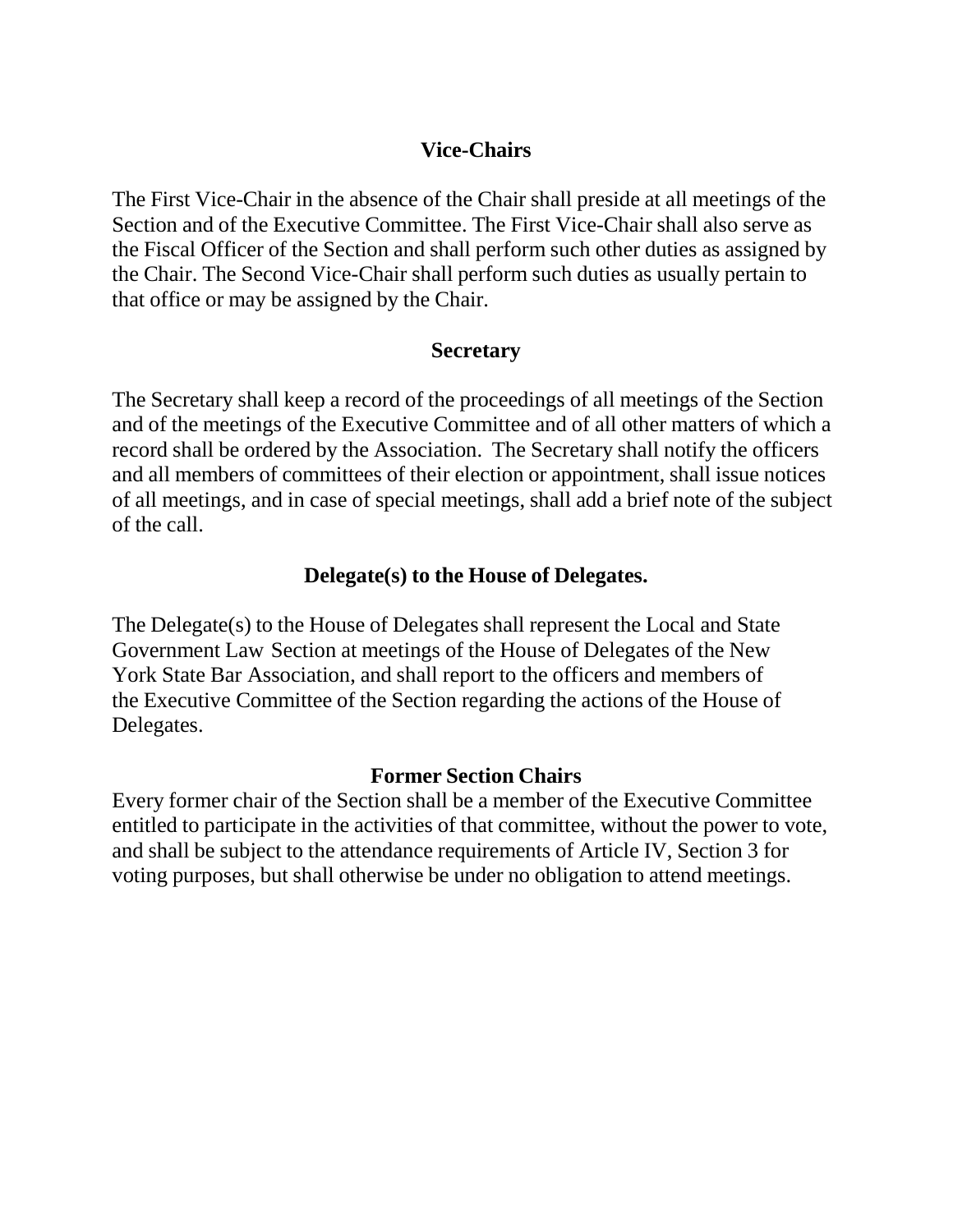#### **Executive Committee**

The Executive Committee shall be members of the Section, and consist of the officers of the Section and up to eighteen members, each of whom shall be elected for a term of two years at the Annual Meeting, nine of whom shall be elected for terms ending in even years and nine of whom shall be elected for terms then end in odd years and former chairs of the Section, as provided hereafter. Vacancies in the Executive Committee shall be filled by the Executive Committee for the remainder of the term. The term of the non-officer members of this committee shall be two years. Every former chair of the Section shall be a non-voting member of the Executive Committee entitled to participate in the activities of that committee.

The Executive Committee shall meet upon the call of the Chair or any four members. A majority of those elected shall constitute a quorum. All officers and members of the Executive Committee are expected to attend all meetings of the Section and the Executive Committee. Any officer or member of the Executive Committee who is absent from two meetings of the Executive Committee in any year of their term without excuse deemed adequate in the opinion of the Executive Committee, shall be removed from such office or membership by the Executive Committee and such office or membership shall be deemed vacant and filled by the Executive Committee at its next meeting..

The Executive Committee shall fix dues, with the approval of the Finance Committee, determine the policy and activities of the Section, take counsel with all committees, and have general management of the Section. The Executive Committee shall fill any vacancy in any office or elected member of the Executive Committee. Such appointments shall be effective until the next annual meeting of the Section, at which time the vacancy shall be filled by election for the remainder of the unexpired term, if any.

The Executive Committee shall have the right to call meetings of this Section.

#### **Nominating Committee**

This committee, at the regular meeting of the Section each year, shall make and report nominations to the Section for the offices of Chair, Vice-Chairs, Secretary, Delegate to the House of Delegates and members of the Executive Committee. Other nominations for the same offices may be made from the floor. No person may be nominated for an office or as a member of the Executive Committee unless they are a member of the Section at the time of such nomination.